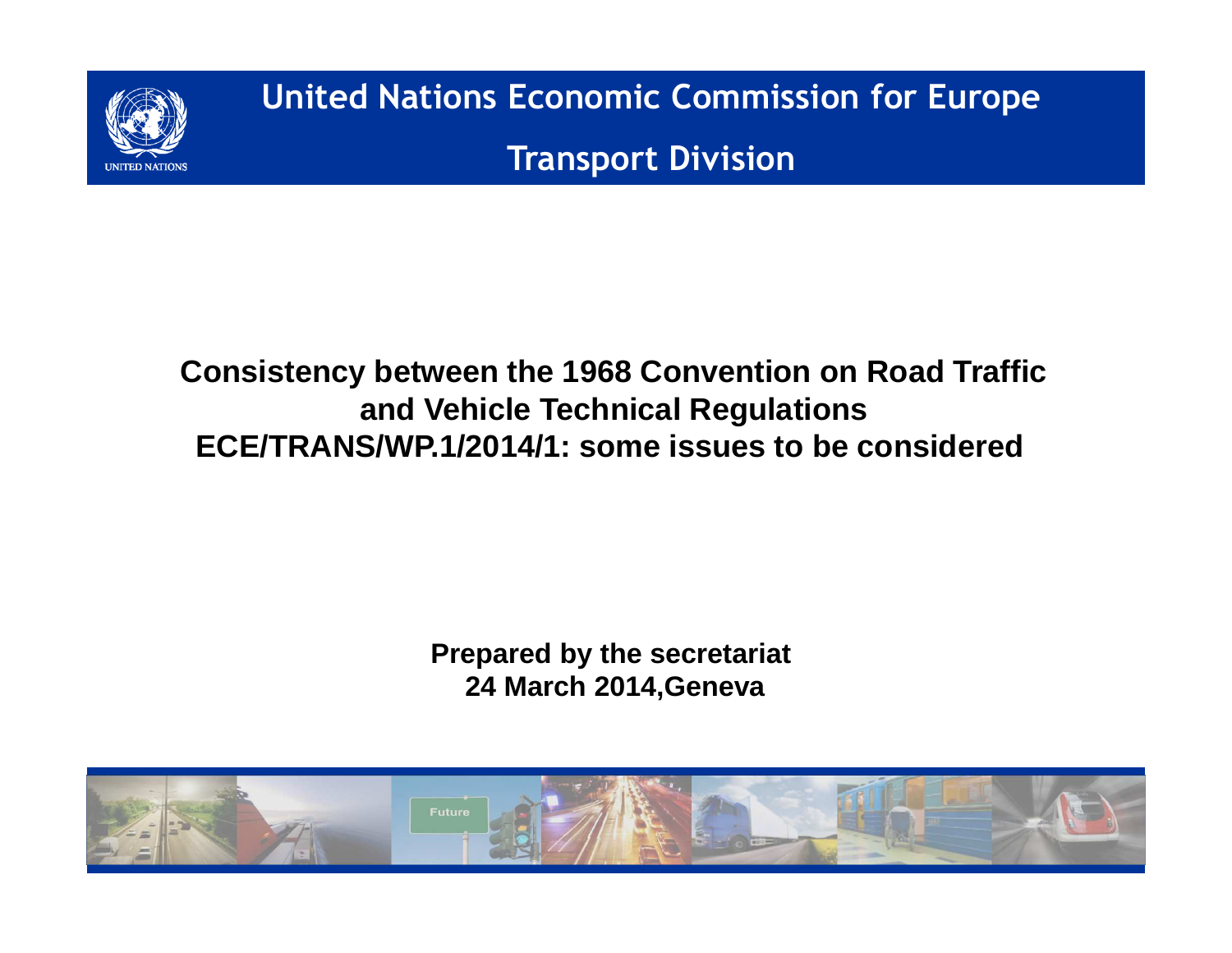

### **Article 8**

### **Drivers**

Every moving vehicle or combination of vehicles shall have a driver. 1.

 $\overline{2}$ . It is recommended that domestic legislation should provide that pack, draught or saddle animals, and, except in such special areas as may be marked at the entry, cattle, singly or in herds, or flocks, shall have a driver<sup>8</sup>.

Every driver shall possess the necessary physical and mental ability and be in a fit  $3.$ physical and mental condition to drive

4. Every driver of a power-driven vehicle shall possess the knowledge and skill necessary for driving the vehicle; however, this requirement shall not be a bar to driving practice by learner drivers in conformity with domestic legislation.

Every driver shall at all times be able to control his vehicle or to guide his animals<sup>9</sup> 5.

Vehicle systems which influence the way vehicles are driven shall be deemed to  $(a)$ be in conformity with the first sentence of this paragraph and with paragraph 1 of Article 13, when they are in conformity with the conditions of construction, fitting and utilization according to international legal instruments concerning wheeled vehicles, equipment and parts which can be fitted and/or be used on wheeled vehicles<sup>11</sup>.

(b) Vehicle systems which influence the way vehicles are driven and are not in conformity with the aforementioned conditions of construction, fitting and utilization, shall be deemed to be in conformity with the first sentence of this paragraph and with paragraph 1 of Article 13, when such systems can be overridden or switched off by the driver.

A driver of a vehicle shall at all times minimize any activity other than driving.  $6.$ Domestic legislation should lay down rules on the use of phones by drivers of vehicles. In any case, legislation shall prohibit the use by a driver of a motor vehicle or moped of a hand-held phone while the vehicle is in motion.

- <sup>8</sup> See also Point 7 of the Annex of the European Agreement.
- <sup>9</sup> See also Point 7 of the Annex of the European Agreement.
- <sup>10</sup> Additional paragraph introduced in the Annex of the European Agreement (see Point 7). <sup>11</sup> The UN Regulations annexed to the "Agreement concerning the adoption of uniform technical prescriptions for wheeled vehicles, equipment and parts which can be fitted and/or be used on

wheeled vehicles and the conditions for reciprocal recognition of approvals granted on the basis of these prescriptions" done at Geneva on 20 March 1958.

The UN Global Technical Regulations developed in the framework of the "Agreement concerning the establishing of global technical regulations for wheeled vehicles, equipment and parts which can be fitted and/or be used on wheeled vehicles" done at Geneva on 25 June 1998.



# 1 and 2

З

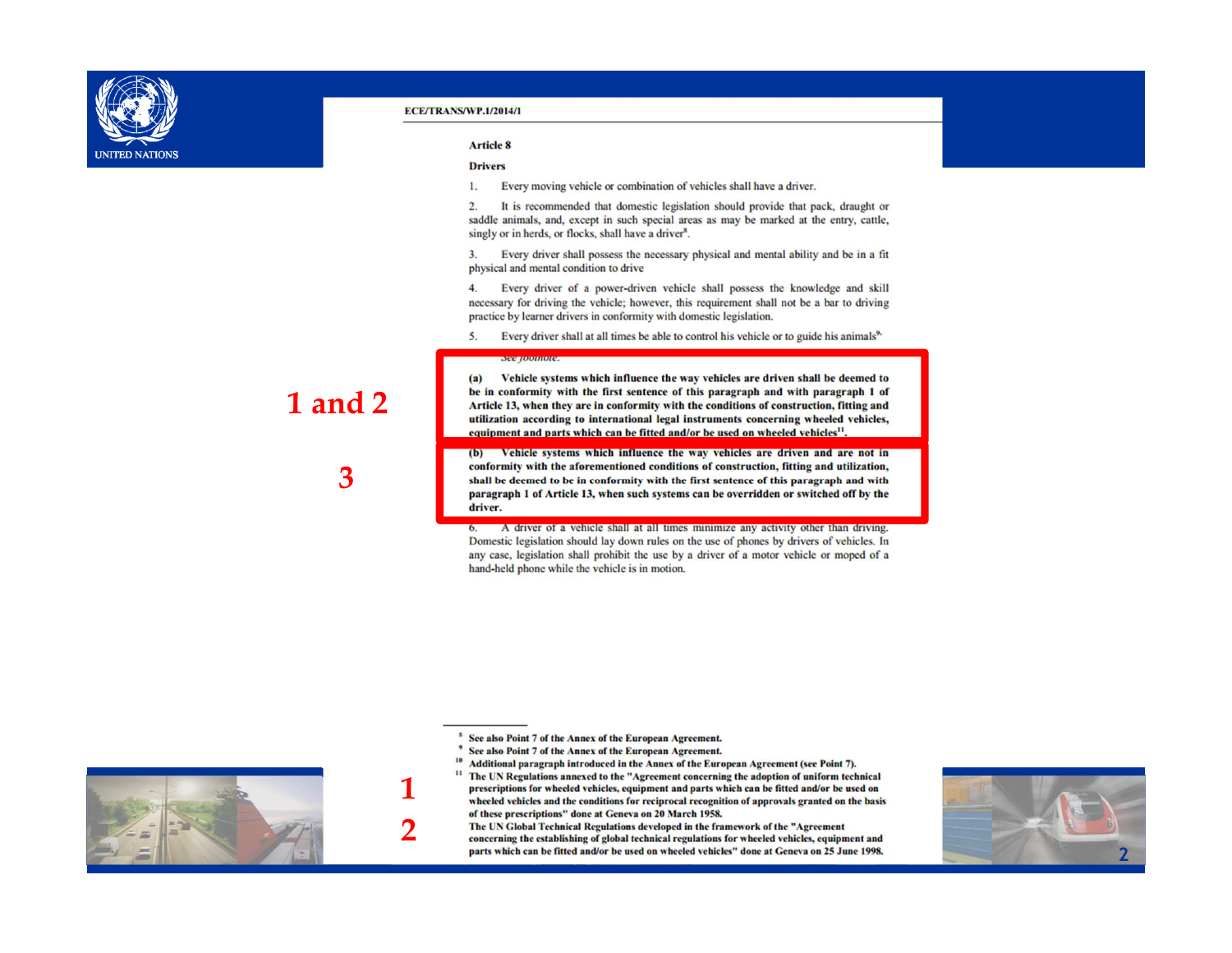

### Annex 5

### I. Technical conditions concerning motor vehicles and trailers

Without prejudice to the provisions of Article 3, paragraph 2 (a) and Article 39, 1. paragraph 1 of this Convention any Contracting Party may, with respect to motor vehicles which it registers and to trailers which it allows on the road under its domestic legislation, lay down rules which supplement, or are stricter than, the provisions of this Annex. All vehicles in international traffic must meet the technical requirements in force in their country of registration when they first entered into service.

2. Vehicles may be fitted with systems, parts and equipment that are in conformity with the conditions of construction, fitting and utilization according to international legal instruments concerning wheeled vehicles, equipment and parts which can be fitted and/or be used wheeled  $on$ vehicles<sup>1</sup>. Vehicles that are in conformity with the aforementioned conditions are deemed to be in conformity with this Annex.

- 2.3. For the purposes of this Annex, the term "trailer" applies only to a trailer designed to be coupled to a motor vehicle.
- $3.4.$ Contracting Parties which, in conformity with Article 1, subparagraph (n), of this Convention, have declared that they wish to treat as motorcycles three-wheeled vehicles the unladen mass of which does not exceed 400 kg, shall make such vehicles subject to the rules laid down in this Annex either for motorcycles or for other motor vehicles.

### II. Justification by the Governments of Austria, Belgium, France, **Germany and Italy**

Driver's skills vary substantially; human failure is by far the predominant cause of  $1.$ traffic accidents.

 $2.$ Vehicle systems such as Driver Assistance Systems support the driver in his driving task. They also may take influence on the way vehicles are driven. Thereby, they have the potential to take immediate beneficiary influence on road safety or to do the same by reducing drivers' workload.

3. Yet, in the recent past, technical developments have given rise to doubt and uncertainties whether all vehicle systems available today are in concordance / consistent with traffic regulations. The suggested amendment resolves this concern.

Keeping the driver in a superior role is a guiding principle of road traffic regulations.  $4.$ Therefore, overrideability as well as the possibility for the driver to switch systems off ensure that the driver's will is put forth.



The UN Global Technical Regulations developed in the framework of the "Agreement concerning the establishing of global technical regulations for wheeled vehicles, equipment and parts which can be fitted and/or be used on wheeled vehicles" done at Geneva on 25 June 1998.



The UN Regulations annexed to the "Agreement concerning the adoption of uniform technical prescriptions for wheeled vehicles, equipment and parts which can be fitted and/or be used on wheeled vehicles and the conditions for reciprocal recognition of approvals granted on the basis of these prescriptions" done at Geneva on 20 March 1958.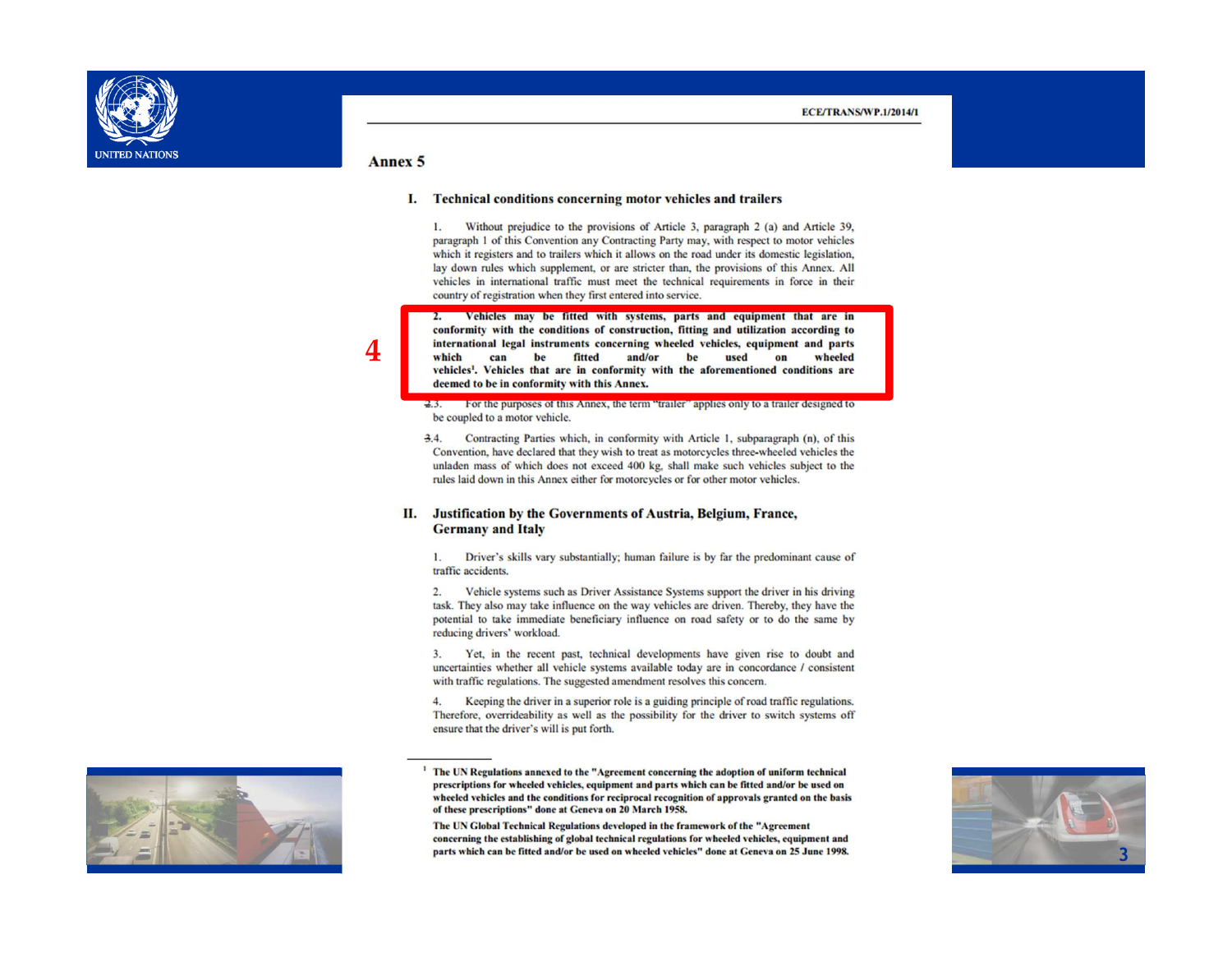

### **Article 8**

### **Drivers**

Every moving vehicle or combination of vehicles shall have a driver. 1.

 $\overline{2}$ . It is recommended that domestic legislation should provide that pack, draught or saddle animals, and, except in such special areas as may be marked at the entry, cattle, singly or in herds, or flocks, shall have a driver<sup>8</sup>.

Every driver shall possess the necessary physical and mental ability and be in a fit 3. physical and mental condition to drive

4. Every driver of a power-driven vehicle shall possess the knowledge and skill necessary for driving the vehicle; however, this requirement shall not be a bar to driving practice by learner drivers in conformity with domestic legislation.

5. Every driver shall at all times be able to control his vehicle or to guide his animals<sup>9,</sup>

10

Vehicle systems which influence the way vehicles are driven shall be deemed to  $(a)$ be in conformity with the first sentence of this paragraph and with paragraph 1 of Article 13, when they are in conformity with the conditions of construction, fitting and utilization according to international legal instruments concerning wheeled vehicles, equipment and parts which can be fitted and/or be used on wheeled vehicles<sup>11</sup>.

conformity with the aforementioned conditions of construction, fitting and utilization, shall be deemed to be in conformity with the first sentence of this paragraph and with paragraph 1 of Article 13, when such systems can be overridden or switched off by the driver.

6. A driver of a vehicle shall at all times minimize any activity other than driving. Domestic legislation should lay down rules on the use of phones by drivers of vehicles. In any case, legislation shall prohibit the use by a driver of a motor vehicle or moped of a hand-held phone while the vehicle is in motion.

<sup>8</sup> See also Point 7 of the Annex of the European Agreement.

- <sup>9</sup> See also Point 7 of the Annex of the European Agreement.
- <u>аменновитри визуритни гонесен в нев аввех от вет лигоревы аутсенент (see Foint 7).</u> <sup>11</sup> The UN Regulations annexed to the "Agreement concerning the adoption of uniform technical prescriptions for wheeled vehicles, equipment and parts which can be fitted and/or be used on wheeled vehicles and the conditions for reciprocal recognition of approvals granted on the basis of these prescriptions" done at Geneva on 20 March 1958.

concerning the establishing of global technical regulations for wheeled vehicles, equipment and parts which can be fitted and/or be used on wheeled vehicles" done at Geneva on 25 June 1998.



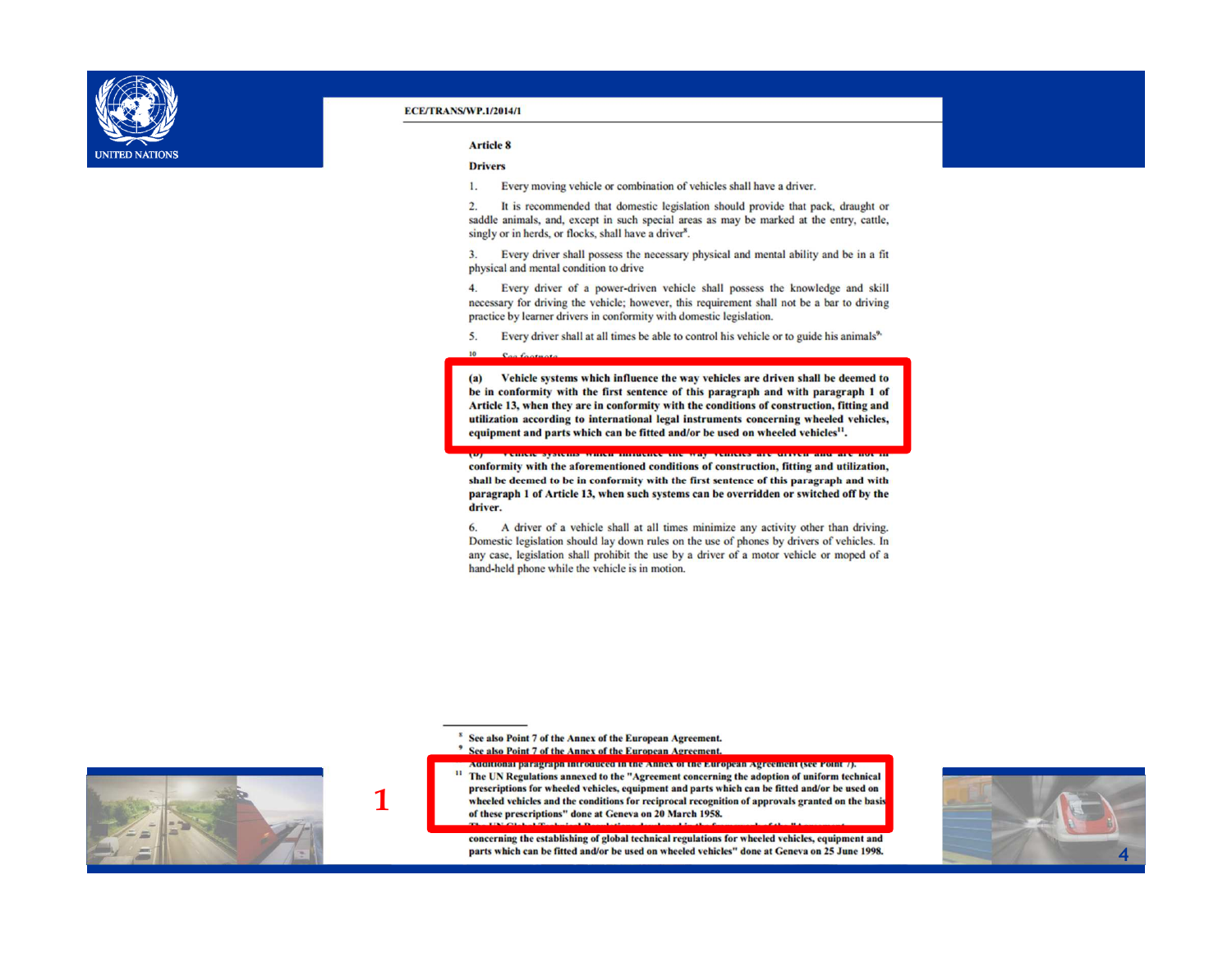

- **48 Contracting Parties**
- **Obligation for mutual recognition of type approvals**•
- • **International Whole Vehicle Type Approval (as of March 2016)**
- **Regulations annexed to the 1958 Agreement**
- **132 Regulations**
- **No obligation to apply Regulations**•
- **Decisions by two-thirds (proposal: majority)** •
- **72 CPs (1968) and 95 CPs (1949)**

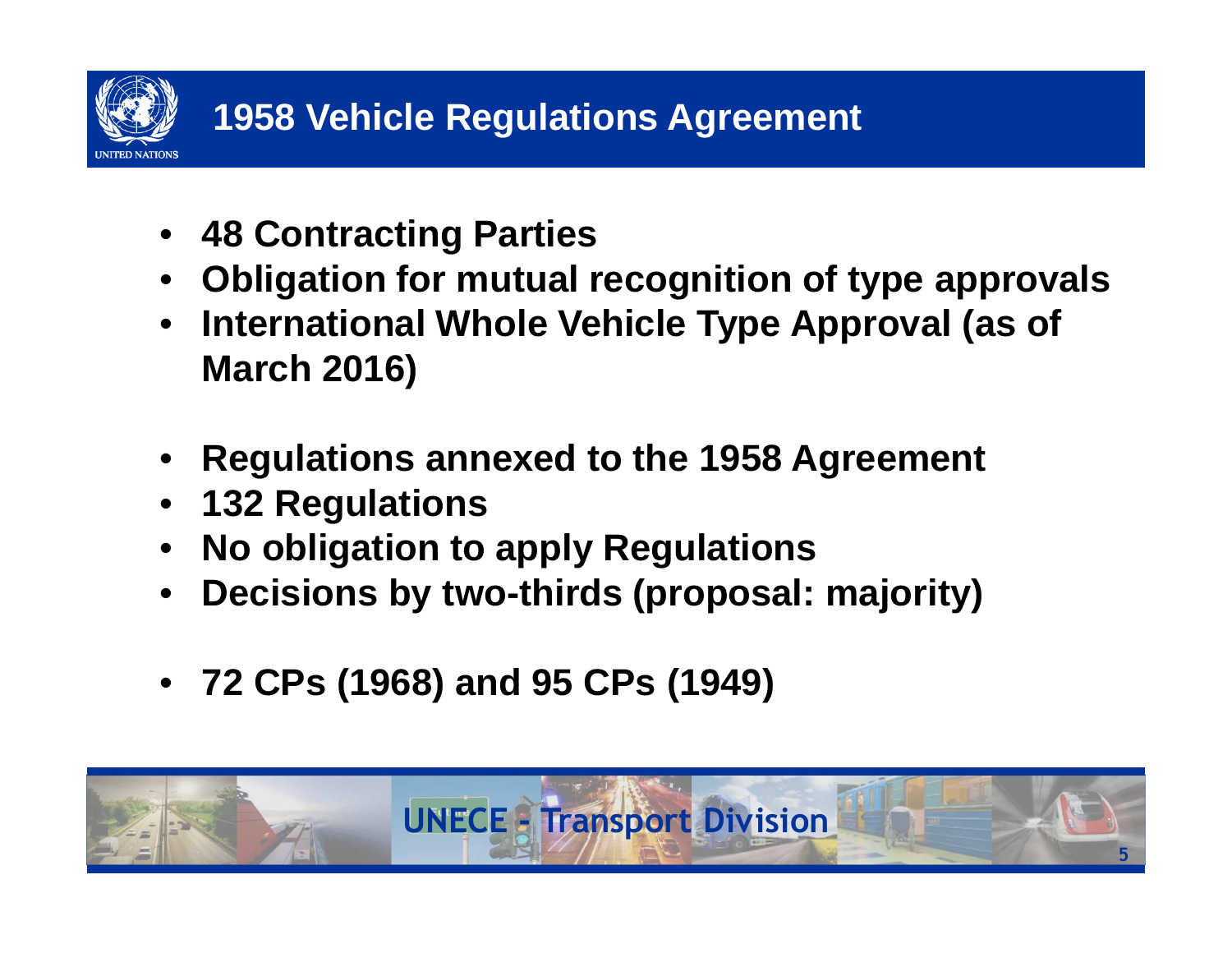# **ECE/TRANS/WP.1/2014/1: some issues**

- • **Proposal does involve an intergovernmental agreement, but not all 1968 Convention CPs (no participation in decision making, no notifications)**
- $\bullet$  **Allows the 1958 Agreement to automatically integrate any new technology (eg., hands off, feet off or those that require no monitoring) into the 1968 Convention (except driverless)**
- $\bullet$  **No apparent intention to place the limit on «driver's monitoring with instantaneous taking back control»**
- $\bullet$  **When «1958 regulations» for high autonomy vehicles capable of operating autonomously for portions of the trip (driver warned to take the control back) and full autonomy vehicles (no human intervention, but switch on/off) are developed…**
- $\bullet$  **The 1968 Convention likely untenable, unusable (eg., driver behaviour provisions)**

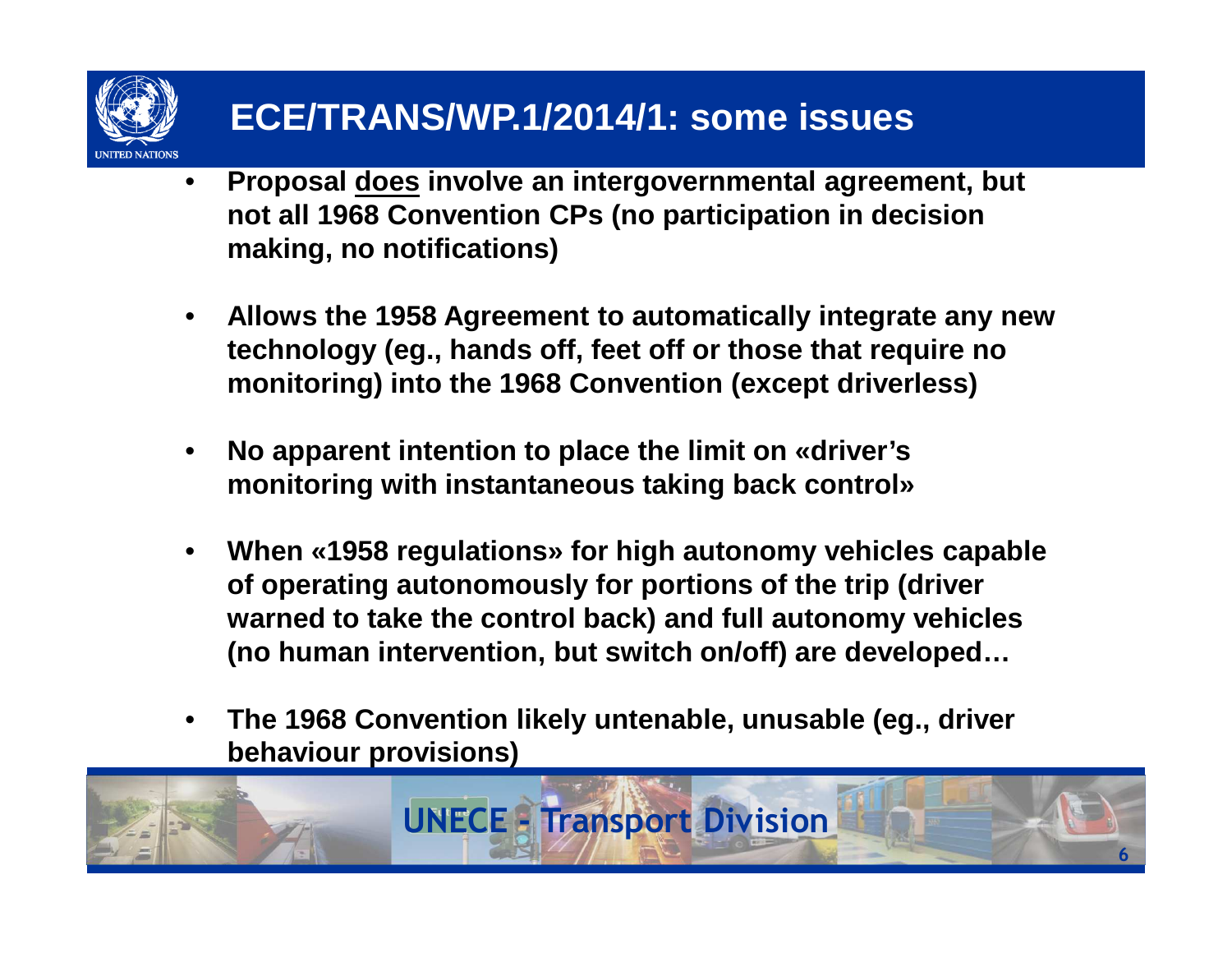

#### **Article 8**

### **Drivers**

 $10$ 

Every moving vehicle or combination of vehicles shall have a driver. 1.

 $\overline{2}$ . It is recommended that domestic legislation should provide that pack, draught or saddle animals, and, except in such special areas as may be marked at the entry, cattle, singly or in herds, or flocks, shall have a driver<sup>8</sup>.

Every driver shall possess the necessary physical and mental ability and be in a fit  $3.$ physical and mental condition to drive

 $\overline{4}$ . Every driver of a power-driven vehicle shall possess the knowledge and skill necessary for driving the vehicle; however, this requirement shall not be a bar to driving practice by learner drivers in conformity with domestic legislation.

Every driver shall at all times be able to control his vehicle or to guide his animals<sup>9</sup> 5.

Vehicle systems which influence the way vehicles are driven shall be deemed to  $(a)$ be in conformity with the first sentence of this paragraph and with paragraph 1 of Article 13, when they are in conformity with the conditions of construction, fitting and utilization according to international legal instruments concerning wheeled vehicles. equipment and parts which can be fitted and/or be used on wheeled vehicles<sup>11</sup>.

TERRIC SYSTEMS WHICH HINDERED THE WAY TERRICS ALC ULTER AND ALC conformity with the aforementioned conditions of construction, fitting and utilization, shall be deemed to be in conformity with the first sentence of this paragraph and with paragraph 1 of Article 13, when such systems can be overridden or switched off by the driver.

A driver of a vehicle shall at all times minimize any activity other than driving. 6. Domestic legislation should lay down rules on the use of phones by drivers of vehicles. In any case, legislation shall prohibit the use by a driver of a motor vehicle or moped of a hand-held phone while the vehicle is in motion.

<sup>8</sup> See also Point 7 of the Annex of the European Agreement.

- <sup>9</sup> See also Point 7 of the Annex of the European Agreement.
- <sup>10</sup> Additional paragraph introduced in the Annex of the European Agreement (see Point 7).
- <sup>11</sup> The UN Regulations annexed to the "Agreement concerning the adoption of uniform technical prescriptions for wheeled vehicles, equipment and parts which can be fitted and/or be used on wheeled vehicles and the conditions for reciprocal recognition of approvals granted on the basis

The UN Global Technical Regulations developed in the framework of the "Agreement concerning the establishing of global technical regulations for wheeled vehicles, equipment and parts which can be fitted and/or be used on wheeled vehicles" done at Geneva on 25 June 1998.



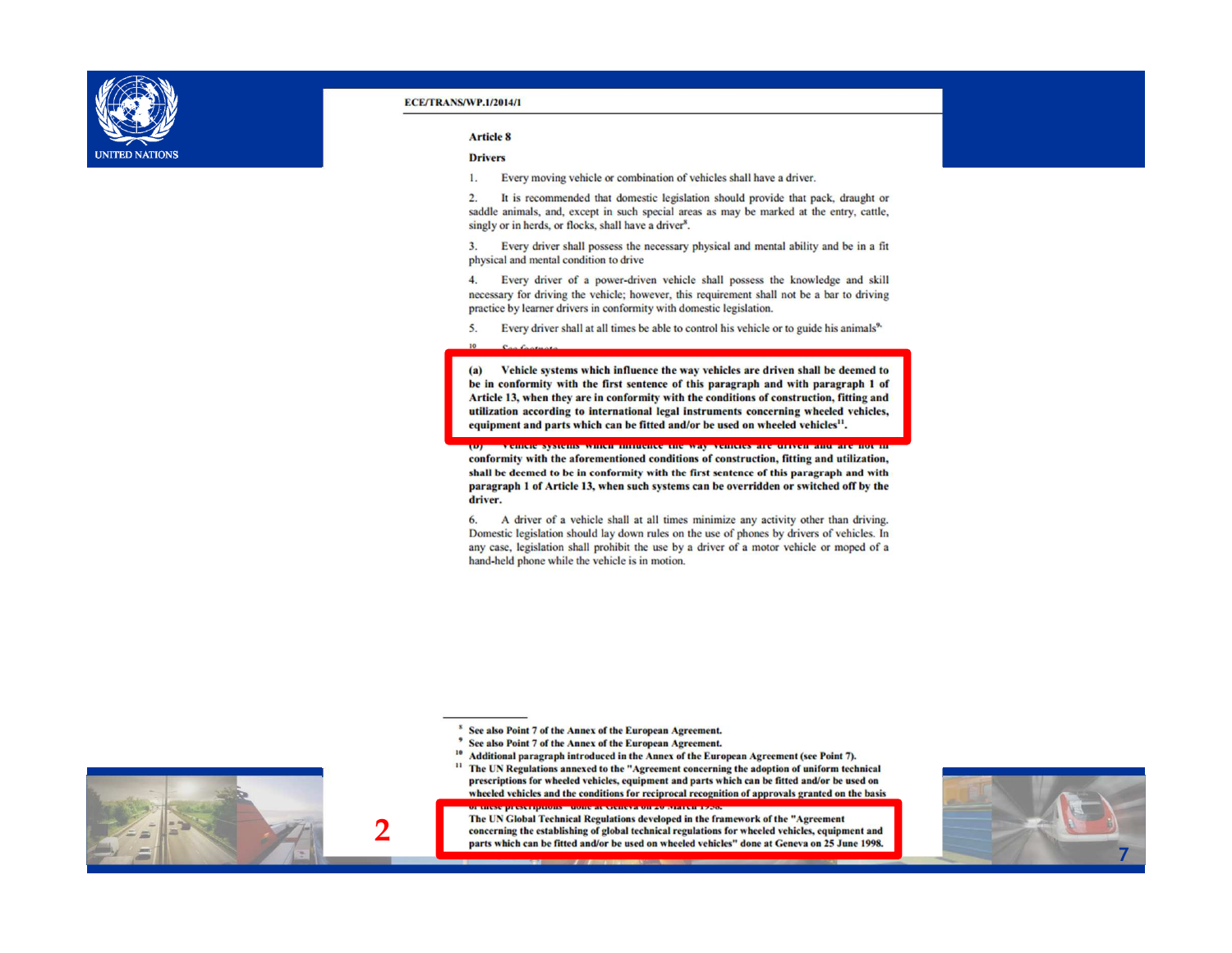

- **33 Contracting Parties**
- **Does not contain provisions for mutual recognition of type approvals**
- **14 Global Technical Regulations**
- **A GTR must be introduced in the national legislation of Contracting Parties to apply**
- $\bullet$  **Decisions: consensus of present and voting, 50% quorum**

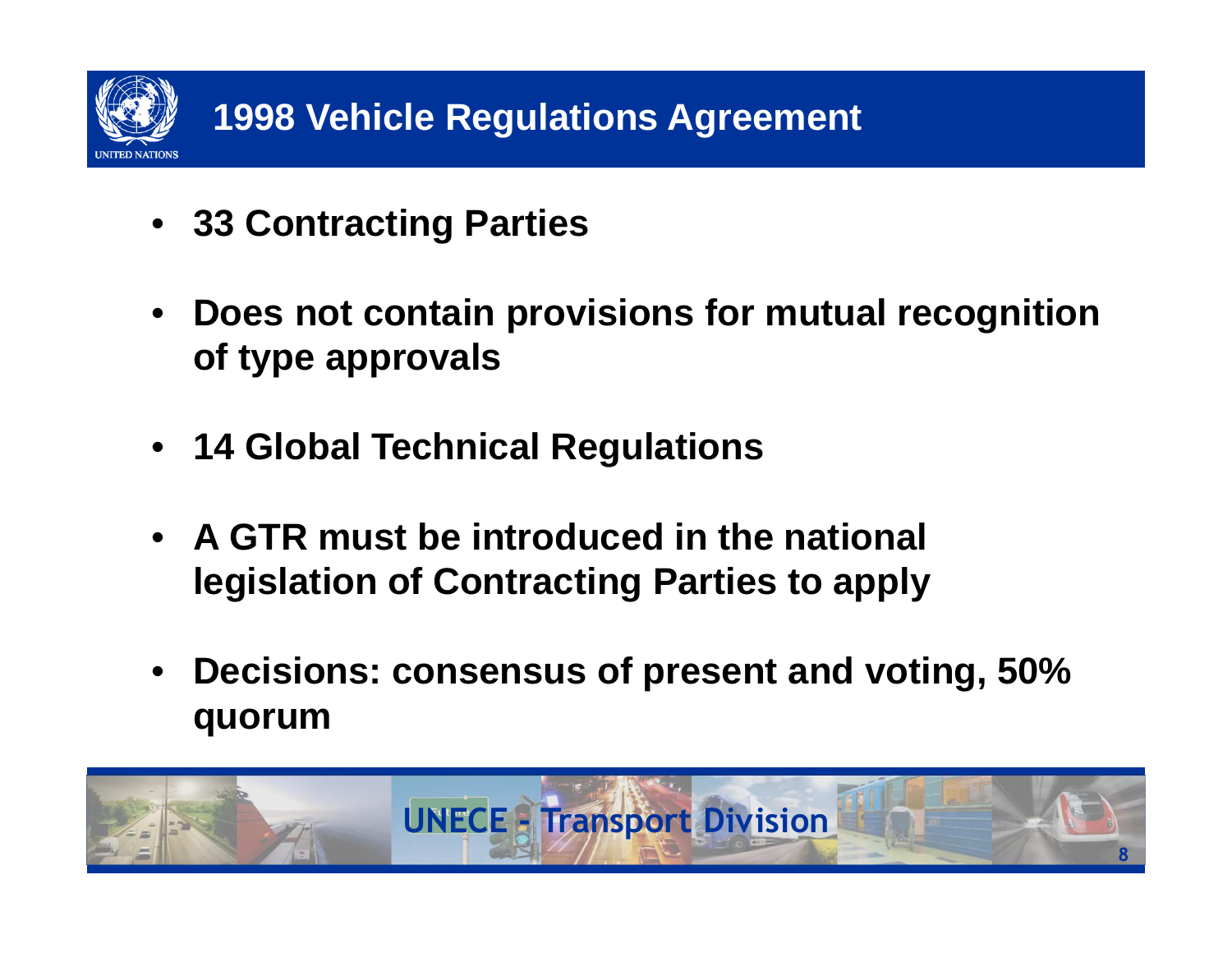

- •**Similar impacts as in 1958 Agreeement**
- • **International law: no involvement by all 1968 Convention CPs (no participation in decision making, no notifications)**
- • **An open-ended provision: allows for any new technology developed under the 1998 Agreement (except driverless) to be automatically transposed in the 1968 Convention**
- •**Will likely make the 1968 Convention untenable/ineffective**

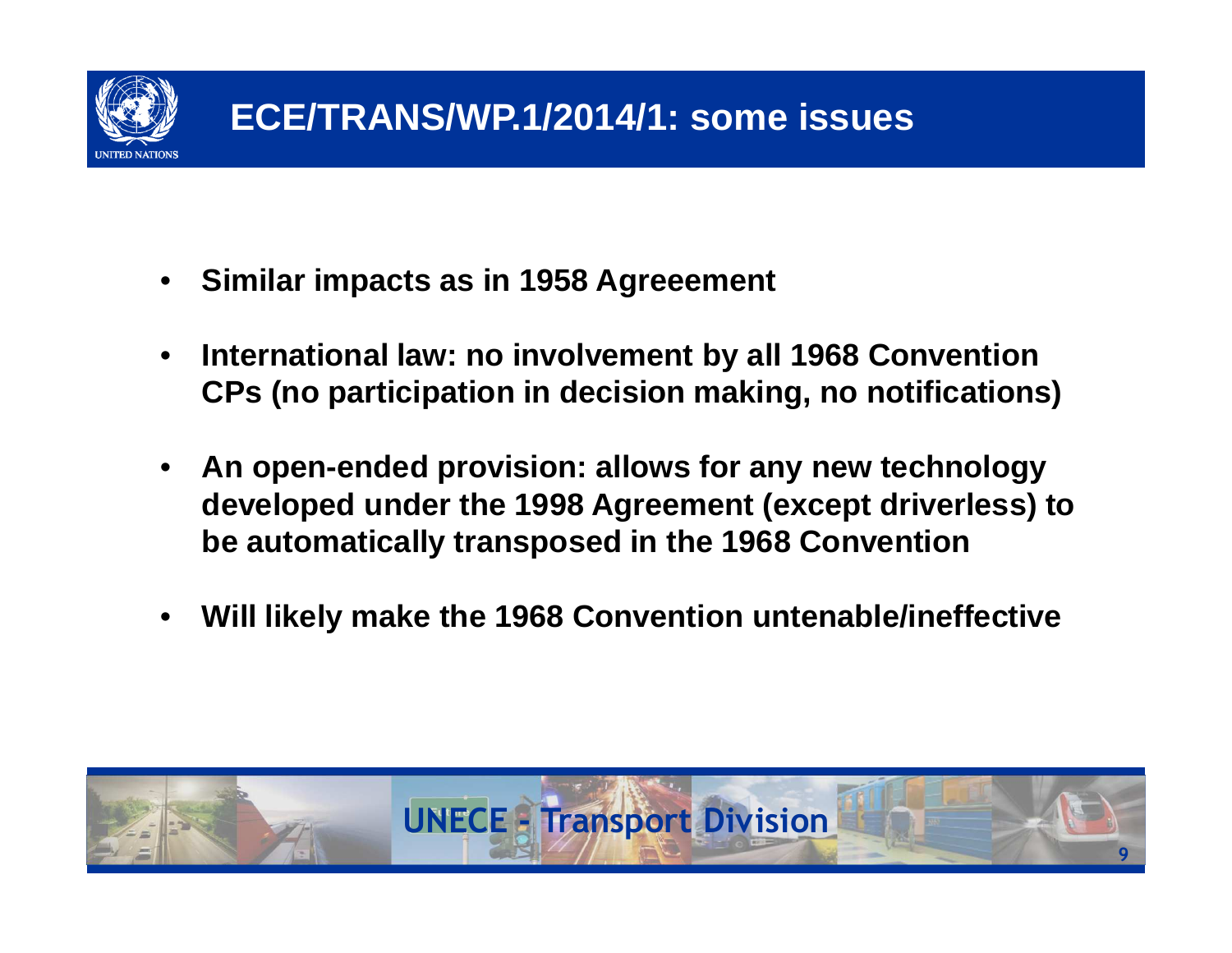

### Annex 5

### I. Technical conditions concerning motor vehicles and trailers

Without prejudice to the provisions of Article 3, paragraph 2 (a) and Article 39, 1. paragraph 1 of this Convention any Contracting Party may, with respect to motor vehicles which it registers and to trailers which it allows on the road under its domestic legislation, lay down rules which supplement, or are stricter than, the provisions of this Annex. All vehicles in international traffic must meet the technical requirements in force in their country of registration when they first entered into service.

2. Vehicles may be fitted with systems, parts and equipment that are in conformity with the conditions of construction, fitting and utilization according to international legal instruments concerning wheeled vehicles, equipment and parts which can be fitted and/or be used wheeled  $\alpha$ vehicles<sup>1</sup>. Vehicles that are in conformity with the aforementioned conditions are deemed to be in conformity with this Annex.

- 2.3. For the purposes of this Annex, the term "trailer" applies only to a trailer designed to be coupled to a motor vehicle.
- $3.4.$ Contracting Parties which, in conformity with Article 1, subparagraph (n), of this Convention, have declared that they wish to treat as motorcycles three-wheeled vehicles the unladen mass of which does not exceed 400 kg, shall make such vehicles subject to the rules laid down in this Annex either for motorcycles or for other motor vehicles.

### II. Justification by the Governments of Austria, Belgium, France, **Germany and Italy**

Driver's skills vary substantially; human failure is by far the predominant cause of  $1.$ traffic accidents.

 $2.$ Vehicle systems such as Driver Assistance Systems support the driver in his driving task. They also may take influence on the way vehicles are driven. Thereby, they have the potential to take immediate beneficiary influence on road safety or to do the same by reducing drivers' workload.

3. Yet, in the recent past, technical developments have given rise to doubt and uncertainties whether all vehicle systems available today are in concordance / consistent with traffic regulations. The suggested amendment resolves this concern.

Keeping the driver in a superior role is a guiding principle of road traffic regulations.  $4.$ Therefore, overrideability as well as the possibility for the driver to switch systems off ensure that the driver's will is put forth.



The UN Global Technical Regulations developed in the framework of the "Agreement concerning the establishing of global technical regulations for wheeled vehicles, equipment and parts which can be fitted and/or be used on wheeled vehicles" done at Geneva on 25 June 1998.



4

The UN Regulations annexed to the "Agreement concerning the adoption of uniform technical prescriptions for wheeled vehicles, equipment and parts which can be fitted and/or be used on wheeled vehicles and the conditions for reciprocal recognition of approvals granted on the basis of these prescriptions" done at Geneva on 20 March 1958.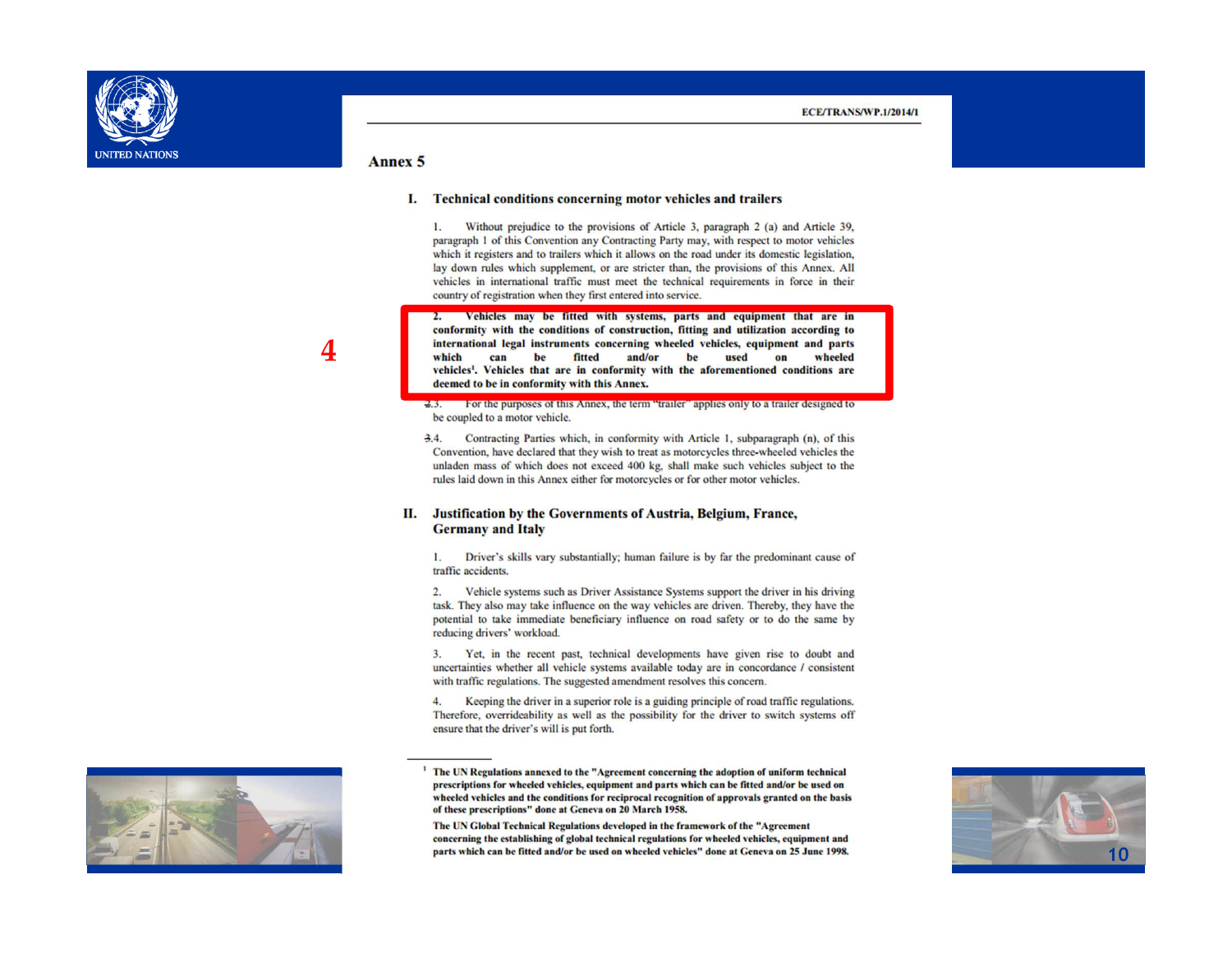

- •**Article 39: …shall satisfy the provisions of Annex 5**
- •**Annex 5: sets minimum technical conditions**
- **Annex 5: vehicles in international traffic must meet the technical requirements in the country of first registration (mutual recognition)**
- • **Proposed new para 2, Annex 5: explicit, open-ended expansion of Annex 5 by regulations of 1958 and 1998 Agreements**
- • **Outcome: 1968 CPs not applying the 1958/1998 regulations obliged to admit the vehicles which are so equipped (incl. acceptance of the resulting driver behaviour)**

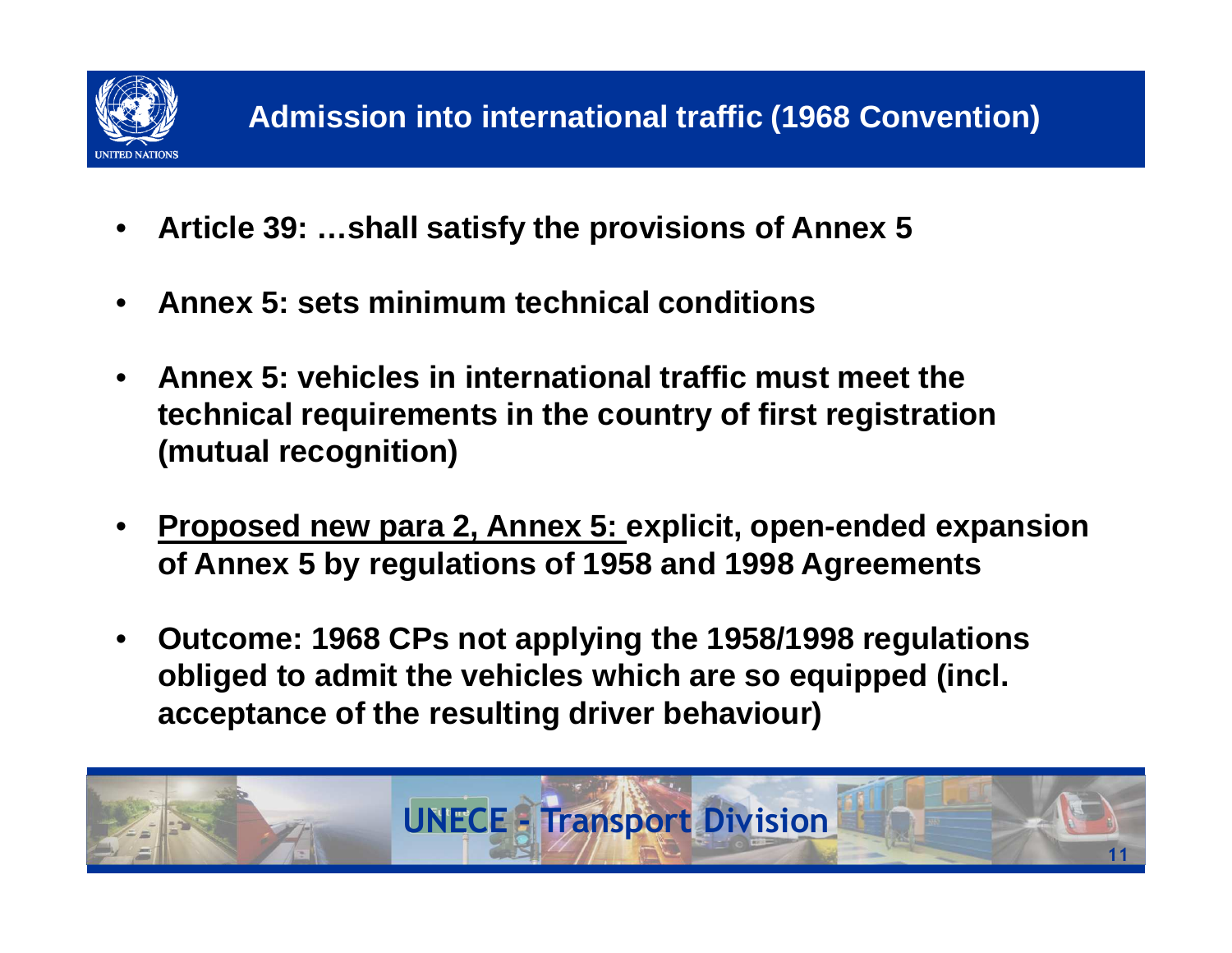

### **Article 8**

### **Drivers**

Every moving vehicle or combination of vehicles shall have a driver. 1.

 $\overline{2}$ . It is recommended that domestic legislation should provide that pack, draught or saddle animals, and, except in such special areas as may be marked at the entry, cattle, singly or in herds, or flocks, shall have a driver<sup>8</sup>.

Every driver shall possess the necessary physical and mental ability and be in a fit  $3.$ physical and mental condition to drive

4. Every driver of a power-driven vehicle shall possess the knowledge and skill necessary for driving the vehicle; however, this requirement shall not be a bar to driving practice by learner drivers in conformity with domestic legislation.

- 5. Every driver shall at all times be able to control his vehicle or to guide his animals<sup>9</sup>
- 10 See footnote.

Vehicle systems which influence the way vehicles are driven shall be deemed to  $(a)$ be in conformity with the first sentence of this paragraph and with paragraph 1 of Article 13, when they are in conformity with the conditions of construction, fitting and utilization according to international legal instruments concerning wheeled vehicles, equipment and parts which can be fitted and/or be used on wheeled vehicles<sup>11</sup>.

Vehicle systems which influence the way vehicles are driven and are not in (b) conformity with the aforementioned conditions of construction, fitting and utilization, shall be deemed to be in conformity with the first sentence of this paragraph and with paragraph 1 of Article 13, when such systems can be overridden or switched off by the driver.

A driver of a vehicle shall at all times minimize any activity other than driving.  $6.$ Domestic legislation should lay down rules on the use of phones by drivers of vehicles. In any case, legislation shall prohibit the use by a driver of a motor vehicle or moped of a hand-held phone while the vehicle is in motion.

<sup>8</sup> See also Point 7 of the Annex of the European Agreement.

- <sup>9</sup> See also Point 7 of the Annex of the European Agreement.
- <sup>10</sup> Additional paragraph introduced in the Annex of the European Agreement (see Point 7). <sup>11</sup> The UN Regulations annexed to the "Agreement concerning the adoption of uniform technical prescriptions for wheeled vehicles, equipment and parts which can be fitted and/or be used on wheeled vehicles and the conditions for reciprocal recognition of approvals granted on the basis

of these prescriptions" done at Geneva on 20 March 1958. The UN Global Technical Regulations developed in the framework of the "Agreement

concerning the establishing of global technical regulations for wheeled vehicles, equipment and parts which can be fitted and/or be used on wheeled vehicles" done at Geneva on 25 June 1998.





3